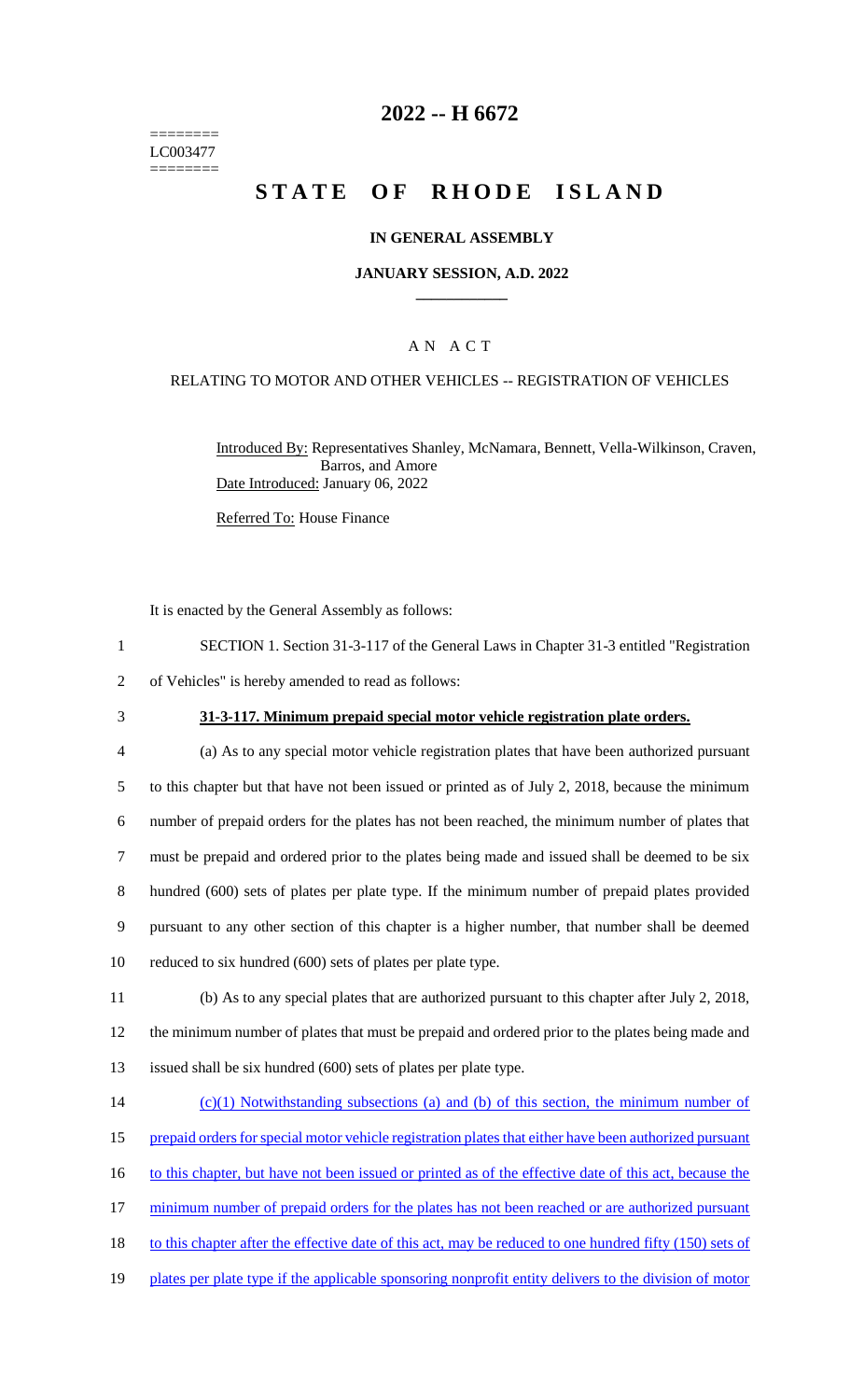1 vehicles:

| $\mathbf{2}$   | (i) Orders for a minimum of one hundred fifty (150) sets of plates per plate type; and                   |
|----------------|----------------------------------------------------------------------------------------------------------|
| 3              | (ii) A nonrefundable payment of thirteen thousand five hundred dollars (\$13,500) for each               |
| $\overline{4}$ | plate type that has met the one hundred fifty (150) sets of plates threshold.                            |
| 5              | (2) The portion of the applicable sponsoring nonprofit entity's issuance surcharge that is to            |
| 6              | be allocated to the general fund shall be deemed paid for the first six hundred (600) sets of plates     |
| 7              | per plate type issued by the payment of the thirteen thousand five hundred dollar (\$13,500)             |
| 8              | nonrefundable payment.                                                                                   |
| 9              | (3) The division of motor vehicles shall make available plates eligible for issuance pursuant            |
| 10             | to subsection $(c)(1)$ of this section, no later than six (6) months after receipt of the orders and the |
| 11             | thirteen thousand five hundred dollar (\$13,500) nonrefundable payment; provided, however, that          |
| 12             | if multiple orders and thirteen thousand five hundred dollar (\$13,500) nonrefundable payments are       |
| 13             | received from different sponsoring nonprofit entities, the division of motor vehicles shall be           |
| 14             | afforded no more than six (6) months for each separate plate that becomes eligible for issuance and      |
| 15             | may complete the work necessary for the issuance of one order at a time in the order of receipt.         |
| 16             | (4) The ability of applicable sponsoring nonprofit entities to reduce the minimum number                 |
| 17             | of prepaid orders to one hundred fifty (150) sets of plates per plate type pursuant to subsection        |
| 18             | $(c)(1)$ of this section shall expire on December 31, 2025. The division of motor vehicles shall         |
| 19             | complete the work necessary for issuance of all plates for which it receives the required orders and     |
| 20             | thirteen thousand five hundred dollars (\$13,500.00) nonrefundable payments on or before                 |
| 21             | December 31, 2025, in accordance with subsection $(c)(3)$ of this section.                               |
| 22             | SECTION 2. This act shall take effect upon passage.                                                      |

======== LC003477  $=$